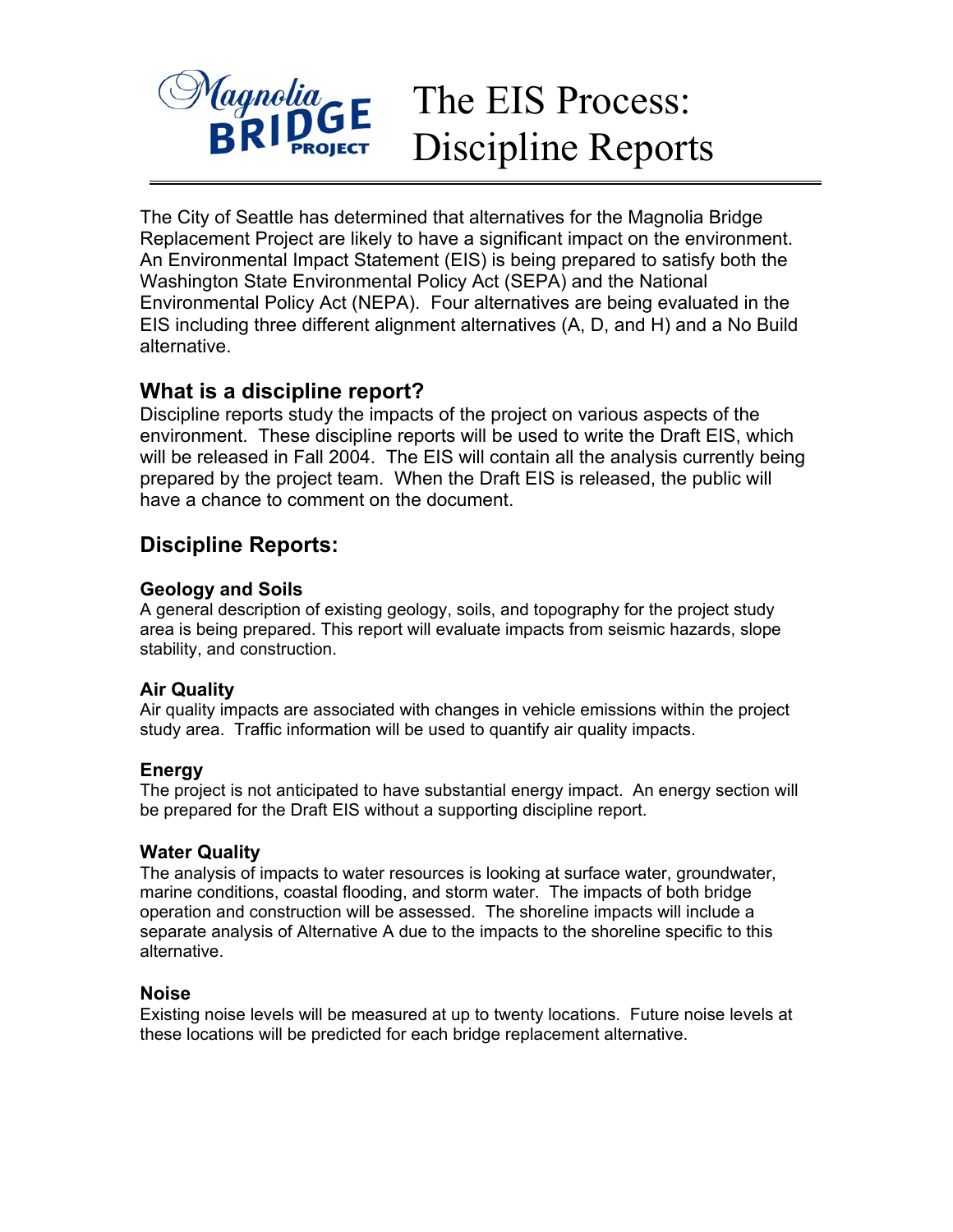#### **Wildlife, Fisheries, and Vegetation**

A survey of the study area will identify any potential habitat or plant species that may be affected by the project, including any threatened or endangered species in the area. By examining the vegetation, soil, and hydrologic conditions, this report will also identify wetlands that could be impacted by construction.

#### **Hazardous Materials**

The hazardous materials analysis is looking at known and suspected hazardous material releases in the study area and will identify probable impacts of construction on hazardous materials. The report will recommend mitigation measures that could be used to avoid impacts from hazardous materials.

#### **Land and Shore Use**

General land use characteristics and development patterns will be documented through field investigation and review of city and neighborhood plans. Potential new land uses in the study area are being identified through interviews with landowners. The following documents will be reviewed to help understand the project's impact on land and shore use:

- City of Seattle Comprehensive Plan
- Seattle Land Use and Zoning Code
- Seattle Critical Areas Ordinance
- City of Seattle Shoreline Master Program
- Port of Seattle Harbor Development Strategy
- BINMIC Plan
- Neighborhood Plans

#### **Parks and Recreation**

Park and recreation resources in the project study area will be identified through field investigation and review of City of Seattle mapping systems. Representatives from the Seattle Parks and Recreation Department have been consulted about ongoing and planned facilities and activities in the study area. No direct impacts to any park or recreation facility are anticipated from the proposed build alternatives.

#### **Cultural, Historic, and Archaeological Resources**

Prehistoric and historical uses of the area and cultural and historic resources have been identified through library and archival searches. Native American groups will be contacted to identify resources significant to their heritage in or near the study area.

#### **Social and Economic Conditions**

Demographic information will be based on the 2000 U.S. Census data and Puget Sound Regional Council (PSRC) forecasts. Local land use plans and studies, as well as field investigations, will provide information on existing development patterns and community characteristics.

Displacements and new right-of-way requirements will be determined for each alternative. Impacts on residential and business properties as well as potential business disruption will be identified. Economic analyses will include effects on employment, tax collections, and marine cluster industries.